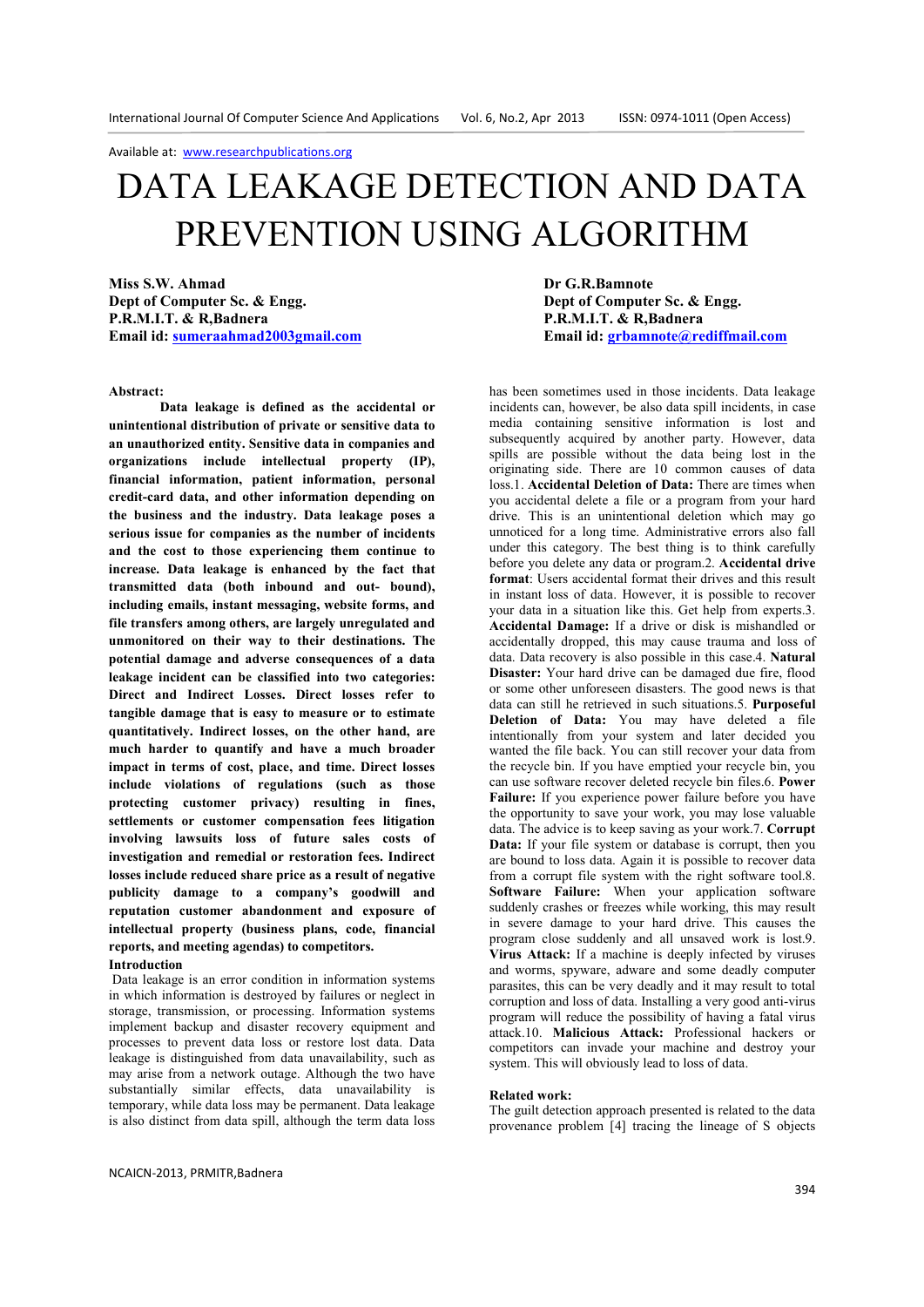implies essentially the detection of the guilty agents. Tutorial [5] provides a good overview on the research conducted in this field. Suggested solutions are domain specific, such as lineage tracing for data warehouses [6], and assume some prior knowledge on the way a data view is created out of data sources. Our problem formulation with objects and sets is more general and simplifies lineage tracing, As far as the data allocation strategies are concerned, work is mostly relevant to watermarking that is used as a means of establishing original ownership of distributed objects. [9], and audio data [7] whose digital representation includes considerable redundancy. Recently, [2], [11], [8], and other works have also studied marks insertion to relational data.

**Data Leakage Detection:** With the fast growth of database business on the net, the data may be unsafe after passing through the unsecure network. The data purchasers may hesitate to buy the data service for the following suspicion. First, the data receiver may suspect that the data are tampered with by unauthorized person. Second, they may suspect the data received are not produced and provided by the authorized suppliers. Third, the suppliers and purchasers actually with different interest should have different roles of rights in the database management or using. So how to protect and verify the data becomes very important here. The recent surge in the growth of the internet results in offering of a wide range of web-based services, such as database as a service, digital repositories and libraries, e-commerce, online decision support system etc. In the course of doing business, sometimes sensitive data must be handed over to supposedly trusted third parties. For example, a hospital may give patient records to researchers who will devise new treatments. We call the owner of the data the distributor and the supposedly trusted third parties the agents. Our goal is to detect when the distributor's sensitive data have been leaked by agents, and if possible to identify the agent that leaked the data. We consider applications where the original sensitive data cannot be perturbed. Perturbation is a very useful technique where the data are modified and made "less sensitive" before being handed to agents. For example, one can add random noise to certain attributes, or one can replace exact values by ranges [14]. However, in some cases, it is important not to alter the original distributor's data. For example, if an outsourcer is doing our payroll, he must have the exact salary and customer bank account numbers. If medical researchers will be treating patients (as opposed to simply computing statistics), they may need accurate data for the patients. Traditionally, leakage detection is handled by watermarking, e.g., a unique code is embedded in each distributed copy. If that copy is later discovered in the hands of an unauthorized party, the leaker can be identified. Watermarks can be very useful in some cases, but again, involve some modification of the original data. Furthermore, watermarks can sometimes be destroyed if the data recipient is malicious.

In this paper, section I provides the study of techniques for detecting leakage of a set of objects or records. After giving a set of objects to agents, the distributor discovers some of those same objects in an unauthorized place. (For example, the data may be found on a website, or may be obtained

NCAICN-2013, PRMITR,Badnera

through a legal discovery process.) At this point, the distributor can assess the likelihood that the leaked data came from one or more agents, as opposed to having been independently gathered by other means. If the distributor sees "enough evidence" that an agent leaked data, he may stop doing business with him, or may initiate legal proceedings. In section II a guilty agent is introduce which is develop for assessing the "guilt" of agents and also present algorithms for distributing objects to agents, Sections III and IV, present a model for calculating "guilt" probabilities in cases of data leakage. Finally, in Section V, evaluating the strategies in different data leakage scenarios, and check whether they indeed help to identify a leaker.

#### **I HOW IS ACCESS TO THE DATA GAINED?**

"Who caused the leak?" attribute. These attributes are not interchangeable, but rather complementary and the various ways to gain access to sensitive data can be clustered into the following groups. Physical leakage channel means that physical media (e.g., HDD, laptops, workstations, CD/DVD, USB devices) containing sensitive information or the document itself was moved outside the organization. This more often means that the control over data was lost even before it leaved the organizations

**CHALLENGES are a) Encryption:** and preventing data leaks in transit are hampered due to encryption and the high volume of electronic communications. While encryption provides means to ensure the confidentiality, authenticity and integrity of the data, it also makes it difficult to identify the data leaks occurring over encrypted channels. Encrypted emails and file transfer protocols such as SFTP imply that complementary DLP mechanisms should be employed for greater coverage of leak channels. Employing data leak prevention at the endpoint – outside the encrypted channel has the potential to detect the leaks before the communication is encrypted**. b)Access Control:** It provides the first line of defense in DLP. However, it does not have the proper level of granularity and may be outdated. While access control is suitable for data at rest, it is difficult to implement for data in transit and in use is not involved in. **C)Semantic Gap in DLP:** DLP is a multifaceted problem. The definition of a data leak is likely to vary between organizations depending on the sensitive data to be protected, the degree of interaction between the users and the available communication channels. The current state-of-the-art mainly focuses on the use of misuse detection (signatures) and post-mortem analysis (forensics). The common shortcoming of such approaches is that they lack the semantics of the events being monitored. When a data leak is defined by the communicating parties as well as the data exchanged during the communication, a simple pattern matching or access control scheme cannot infer the nature of the communication. Therefore, data leak prevention mechanisms need to keep track of who, what and where to be able to defend against complex data leak scenarios. The classification by leakage channel is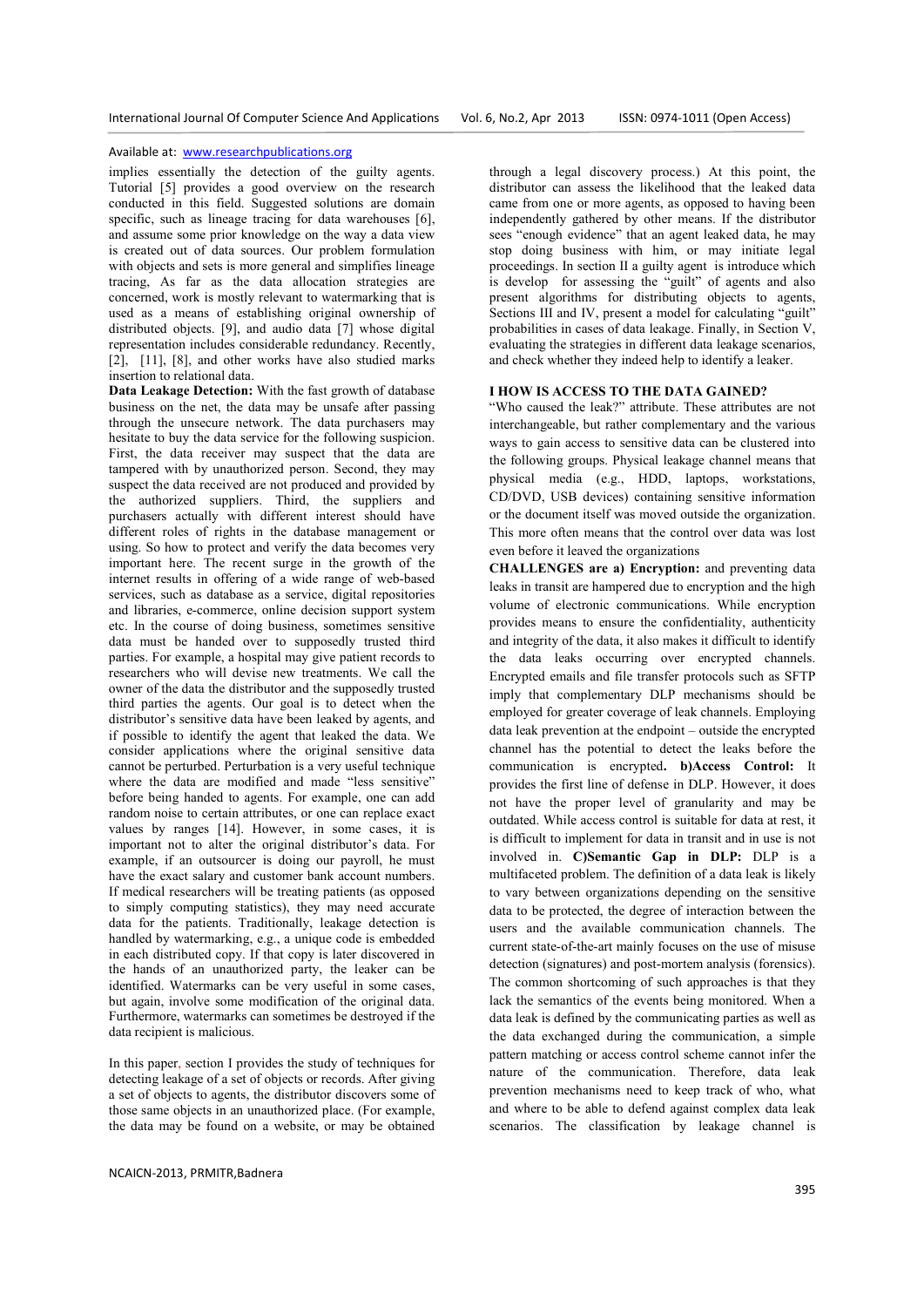important in order to know how the incidents may be prevented in the future and can be classified as physical or logical.

Traditionally, leakage detection is handled by watermarking, e.g., a unique code is embedded in each distributed copy. If that copy is later discovered in the hands of an unauthorized party, the leaker can be identified. Watermarks can be very useful in some cases, but again, involve some modification of the original data. Furthermore, watermarks can sometimes be destroyed if the data recipient is malicious. E.g. A hospital may give patient records to researchers who will devise new treatments

#### **II Guilty Agent**

To detect when the distributor's sensitive data has been leaked by agents, and if possible to identify the agent that leaked the data. Perturbation is a very useful technique where the data is modified and made "less sensitive" before being handed to agents. An unobtrusive technique is developed for detecting leakage of a set of objects or records. Suppose that after giving objects to agents, the distributor discovers that a set S \_ T has leaked. This means that some third party, called the target, has been caught in possession of S. For example, this target may be displaying S on its website, or perhaps as part of a legal discovery process, the target turned over S to the distributor. Since the agents  $UI; \ldots; Un$  have some of the data, it is reasonable to suspect them leaking the data. However, the agents can argue that they are innocent, and that the S data were obtained by the target through other means. For example, say that one of the objects in S represents a customer X. Perhaps X is also a customer of some other company, and that company provided the data to the target. Or perhaps X can be reconstructed from various publicly available sources on the web. Our goal is to estimate the likelihood that the leaked data came from the agents as opposed to other sources. Intuitively, the more data in S, the harder it is for the agents to argue they did not leak anything. Similarly, the "rarer" the objects, the harder it is to argue that the target obtained them through other means. Not only do we want to estimate the likelihood the agents leaked data, but we would also like to find out if one of them, in particular, was more likely to be the leaker. For instance, if one of the S objects was only given to agent U1, while the other objects were given to all agents, we may suspect U1 more. The model we present next captures this intuition. We say an agent Ui is guilty and if it contributes one or more objects to the target. We denote the event that agent Ui is guilty by Gi and the event that agent Ui is guilty for a given leaked set S by Gi/jS.



Figure 1.Data Leakage Detection

# **Fake Object**

The distributor may be able to add fake objects to the distributed data in order to improve his effectiveness in detecting guilty agents. However, fake objects may impact the correctness of what agents do, so they may not always be allowable. **Algorithm: 1** Allocation for Explicit Data Requests (EF) Input: R1; . . .Rn, cond1, . . . ., condn, b1; . . . bn, B Output: R1; . . .; Rn, F1; . . . ; Fn

- 1:  $R \leftarrow 0$  Agents that can receive fake objects
- 2: for  $i\leftarrow 1, \ldots; n$  do
- $3:$  if  $bi > 0$  then
- 4:  $R \leftarrow R$  U{i}
- $5 \cdot$  Fi $\leftarrow$ 0  $\degree$
- 6: while  $B > 0$  do
- 7:  $i \leftarrow$  SELECTAGENT(R,R1; . . .;Rn)
- 8: f CREATEFAKEOBJECT(Ri; Fi; condi)
- 9: Ri  $\leftarrow$ Ri U{f}
- 10: Fi $\leftarrow$  Fi U{f}
- $11: bi \leftarrow bi-1$
- $12$ : if hi= 0 then
- 13:  $R \leftarrow R \setminus \{Ri\}$
- 14:  $B \leftarrow B 1$
- **Algorithm 2**. Agent Selection for e-random
- 1 function SELECTAGENT (R, R1; . . . Rn)
- 2:  $i \leftarrow$  select at random an agent from R

In lines 1-5, Algorithm 1 finds agents that are eligible to receiving fake objects in O (n) time. Then, in the main loop in lines 6-14, the algorithm creates one fake object in every iteration and allocates it to random agent. The main loop takes O(B) time. Hence, the running time of the algorithm is  $O(n+B)$ .

If  $B \geq \sum_{i=1}^{n}$  bi, the algorithm minimizes every term of the objective summation by adding the maximum number bi of fake objects to every set Ri, yielding the optimal solution. Otherwise, if  $B \le \sum_{i=1}^{n}$  bi, the algorithm just selects at random the agents that are provided with fake objects.

Algorithm 3 It denote the combination of Algorithms 1 and 3 by e-optimal

<sup>3:</sup> return i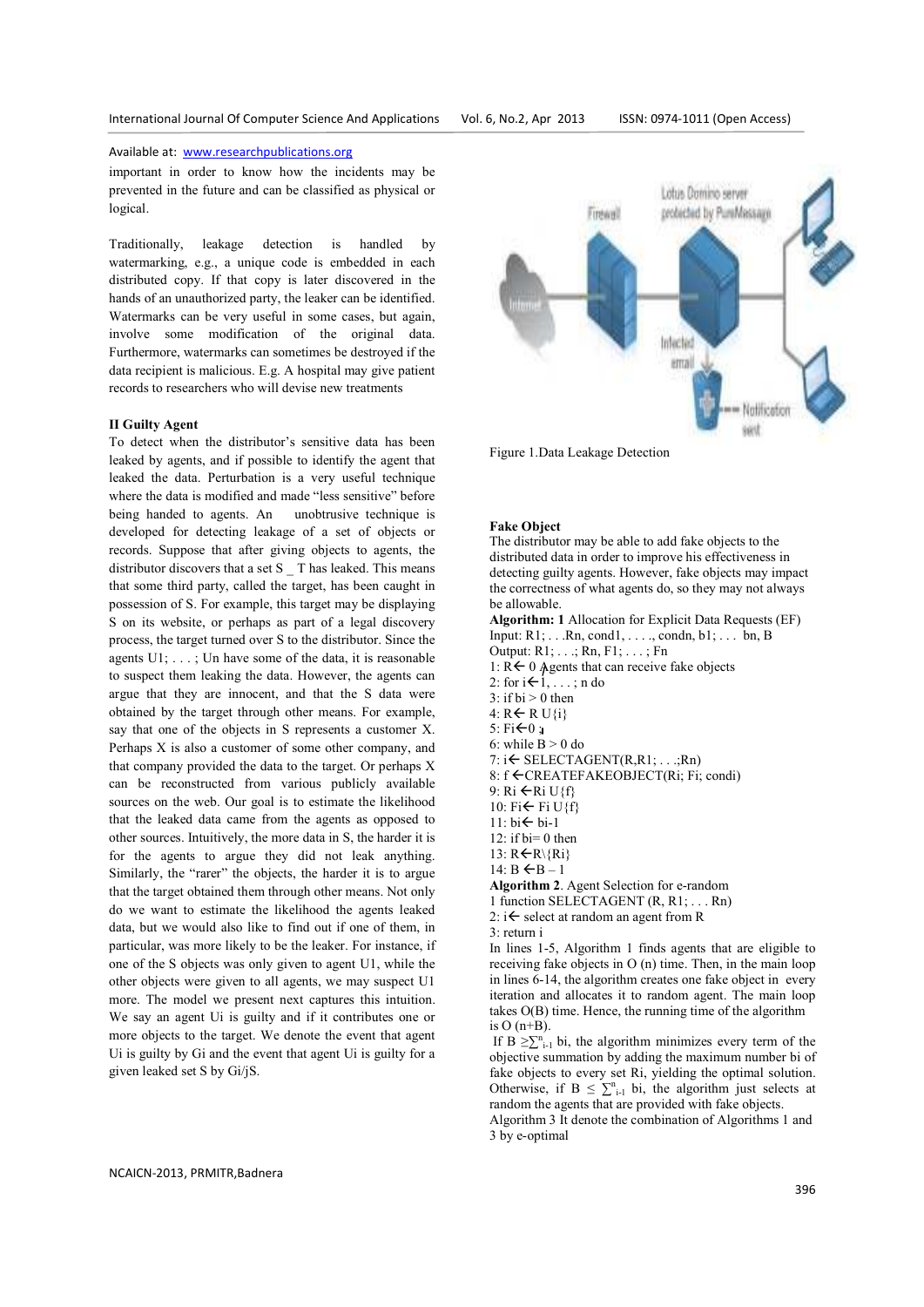Algorithm 3. Agent Selection for e-optimal 1: function SELECTAGENT (R;R1; . . .;Rn)

2:  $i \leftarrow \text{argma}(1 \div |Ri| - 1 \div |Ri| + 1) \sum |Ri \cap Rj|$ 

3: return i

Algorithm 3 makes a greedy choice by selecting the agent that will yield the greatest improvement in the sum objective.

The cost of this greedy choice is Oðn2Þ in every iteration [1]. The overall running time of e-optimal is  $O(n + n^2B)$  =  $O(n^2B)$ .

**DATA LEAKAGE PREVENTION: Data leak prevention** (DLP) is a set of information security tools that is intended to stop users from sending sensitive or critical information outside of the corporate network. Adoption of DLP, variously called *data* loss prevention, information loss prevention or extrusion prevention, is being driven by significant insider threats and by more rigorous state privacy laws, many of which have stringent data protection or access components. DLP products use business rules to examine file content and tag confidential and critical information so that users cannot disclose it. Tagging is the process of classifying which data on a system is confidential and marking it appropriately. A user who accidentally or maliciously attempts to disclose confidential information that's been tagged will be denied. For example, tagging might even prevent a sensitive financial spreadsheet from being emailed by one employee to another within the same corporation. DLP products generally have the following components: **Endpoint:** Monitor and control activities **Network:** Filter data streams **Storage:** Protect data at rest.

Implementing an enterprise DLP product can be complicated. Most large organizations have hundreds of servers with thousands of directories and files stored on them and specific types of data that needs to be tagged. The software can be useful for identifying well-defined content (like Social Security or credit cards numbers) but tends to fall short when an administrator is trying to identify other sensitive data, like intellectual property that might include graphic components, formulas or schematics. To implement enterprise DLP successfully, personnel from all levels of management need to be actively involved in creating the business rules for tags.. Data leak prevention (DLP) is a suite of technologies aimed at stemming the loss of sensitive information that occurs in enterprises across the globe. By focusing on the location, classification and monitoring of information at rest, in use and in motion, this solution can go far in helping an enterprise get a handle on what information it has, and in stopping the numerous leaks of information that occur each day. DLP is not a plug-andplay solution. The successful implementation of this technology requires significant preparation and diligent ongoing maintenance. Enterprises seeking to integrate and implement DLP should be prepared for a significant effort that, if done correctly, can greatly reduce risk to the organization. Those implementing the solution must take a strategic approach that addresses risks, impacts and mitigation steps, along with appropriate governance and assurance measures. New small and midsize enterprises can

NCAICN-2013, PRMITR,Badnera

absorb both the financial and PR damage inflicted by serious breaches targeting sensitive data. And yet, they're often under protected because data leak prevention, or DLP, products are, overall, simply too expensive. Meanwhile, there's been a significant upswing in cybercrime after a steady five-year decline, according to the 2007 CSI Computer Crime and Security Survey. Insider abuse of network assets is the most prevalent attack, ahead even of viruses, with average losses of around \$350,000.Code Green Networks, which was launched by the founders of Sonic Wall, aims to tackle this problem. Code Green's newest offering, the CI-750 Content Inspection Appliance, is geared specifically for networks with 250 or fewer users and offers the same features and functionality as its higher-end products, starting at \$10,000. The CI-750 uses "fingerprints" to identify both structured data such as Social Security or credit card numbers, and unstructured data such as documents, files, source code, and so on. Where many DLP products for smaller businesses rely on filtering for certain file types or provide only basic keyword or pattern matching, Code Green's technology creates hash values of the actual data to be protected and scans outgoing traffic for matches. We found Code Green's fingerprinting technology accurate, and a built-in mail transfer agent. However, without the help of third-party proxies, the appliance is blind to encrypted data, and it can't stop movement of internetwork and web-based traffic. This means the appliance represents only part of a robust . DLP system. FINGERPRINT TRAIL: The CI-750 can be deployed in a variety of ways. Included a kit it was a network tap device, which let us passively monitor traffic flowing through our WAN connection, and a mail transfer agent. Customers can route outgoing messages from their mail servers through the mail transfer agent for additional mail-filtering abilities; questionable e-mail can be held until approved by an administrator. Admin also can create policies to encrypt e-mail carrying sensitive information. This functionality is provided via Code Green's partnership with the Voltage Security Network, which offers e-mail encryption as a service. After connecting the device to network, A selected sources of data that the appliance should protect. It has built-in functionality to fingerprint both structured and unstructured data such as that in CIFS. Setup for CIFS was simply a matter of providing the server and share name, along with appropriate access credentials. The device then scans the share at user-defined intervals. CIFS scanning was trouble-free and didn't cause performance issues on our Windows file server.

However, it's incumbent on IT to ensure that content to be fingerprinted gets placed into the appropriate CIFS share. This can be problematic. For example, our company relies heavily on private wiki pages and not shared volumes for most of our internal information. Code Green's suggested workaround is to have a script that dumps the contents of our wikis to a CIFS share on a regular basis. Given the uptick in collaborative workspaces such as wikis in the business community, we'd like to see a fully automated way to get such data fingerprinted.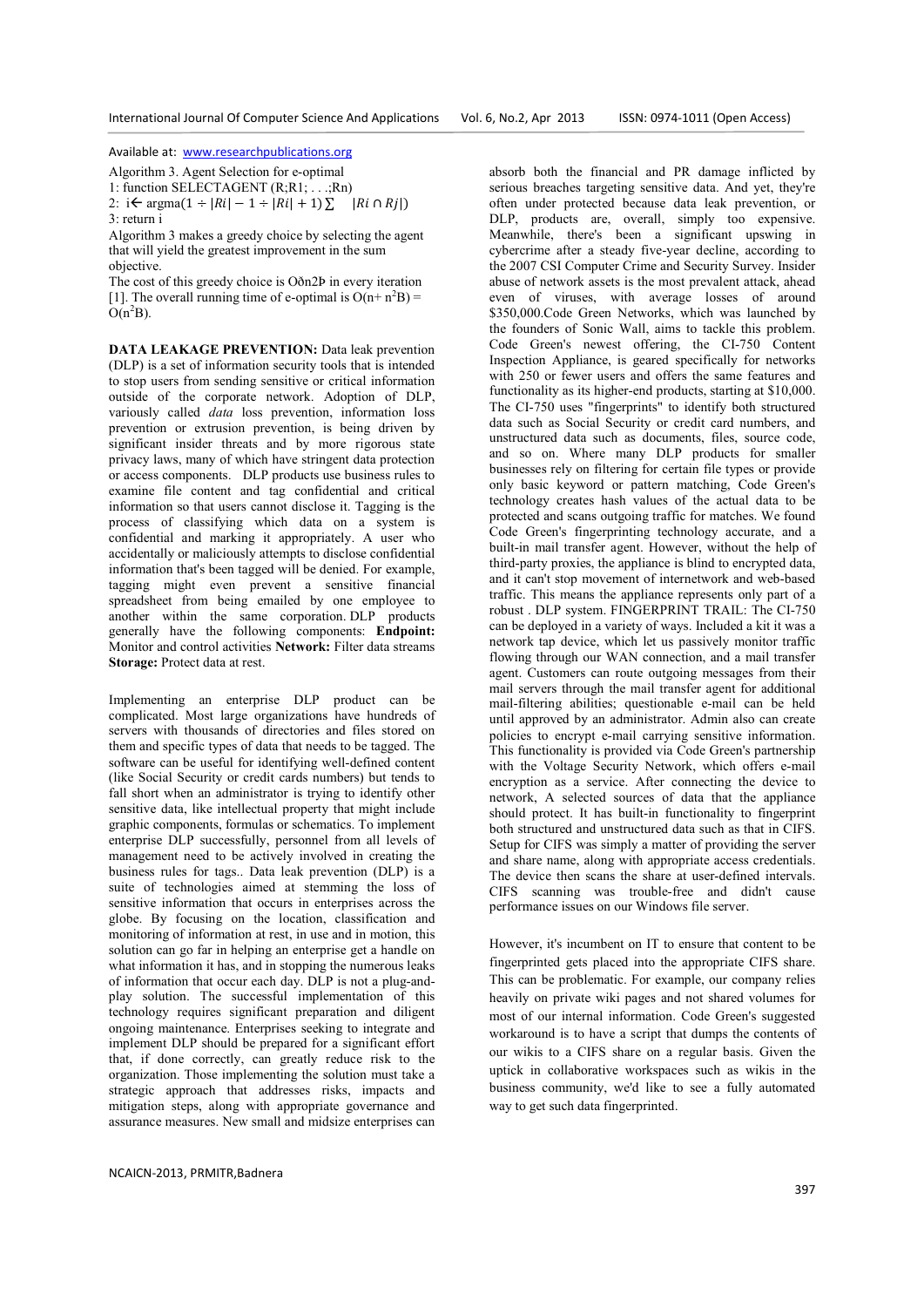

Figure 2: Tap into leak Protection

 It also would make more sense if the device could use Web pages as sources directly; support for other data stores also would increase the out-of-the-box functionality of this appliance and eliminate the need for extra scripting. It should be noted, however, that many competing offerings, some substantially more expensive, don't even offer database integration. After selecting data sources for fingerprinting, IT then defines traffic to monitor and what actions should be taken in the event a leak is detected. We configured some very widely scoped rules and found that the CI-750 did an outstanding job alerting us to data leaks occurring within e-mail, Web, IM, and even compressed archive transmissions. We included a twosentence excerpt from a contract in an e-mail to a client. A moment later, we had an e-mail stating that there had been a violation. The administrator interface on the appliance showed that an e-mail had been sent to our customer and had the full context of the e-mail to show the violation. The interface can also display past violations that may have been related. PARTIAL PREVENTION: While we were impressed with the accuracy of the fingerprinting, the appliance wasn't able to actually quarantine the message because it was sent via Web mail. Companies that want robust blocking of Web and network traffic will have to invest in a proxy device. The Code Green appliance can be configured as an Internet Content Adaptation Protocol server when connected to an ICAP proxy, such as those from Blue Coat Systems or Squid. When so connected, Code Green can block HTTP, HTTPS, and FTP traffic. It also can decrypt traffic for inspection. Laptops also will pose a problem for Code Green customers. The company offers an endpoint agent that controls the use of removable media such as flash drives and CDs. It also can enforce encryption of data saved to removable media, and the agent tracks the file names and types that are read from or stored on this media. However, laptops that are off the corporate network also are outside the policy controls of the Code Green appliance, meaning sensitive data can be sent via the Web or network protocols. How does DLP work: Following are the various methods how data leakage protection helps your organization to protect your valuable or sensitive information which is in transit, at rest or in use. 1) DLP provides a robust solution to protect data in transit [network actions] by sniffing network traffic of emails, chat messages, etc to discover content being sent across the communication channel. 2) It also provides a solution to protect data at rest by scanning storage area content like USB drives, hard drives, etc and discover content from it. It is also termed as Content Discovery.3) It also provides a solution to protect data in use [endpoint actions] i.e., it protects the data which is in use by the user for example if a user has connected USB drives to the computer. Most DLP solutions do this in combinations of the following: Rule-based Regular Expressions, Database Fingerprinting, Exact File Matching, Partial Document Matching, Statistical Analysis, Conceptual/Lexicon, Categories

**CONCLUSION :** From the study of the data leakage, we can detect and prevent the data from the leak by using some algorithms and techniques. In a perfect world there would be no need to hand over sensitive data to agents that may unknowingly or maliciously leak it. And even if we had to hand over sensitive data, in a perfect world we could watermark each object so that we could trace its origins with absolute certainty.

### **REFERENCES**

1) Panagiotis Papadimitriou and Hector Garcia-Molina, "Data Leakage Detection," IEEE Trans, Knowledge and Data Engineering, vol. 23, no. 1, January 2011.

[2] R. Agrawal and J. Kiernan, "Watermarking Relational Databases,"Proc. 28th Int'l Conf. Very Large Data Bases (VLDB '02), VLDB Endowment, pp. 155-166, 2002.

[3] P. Bonatti, S.D.C. di Vimercati, and P. Samarati, "An Algebra for Composing Access Control Policies," ACM

Trans. Information and System Security, vol. 5, no. 1, pp. 1-35, 2002.

[4] P. Buneman, S. Khanna, and W.C. Tan, "Why and Where: A Characterization of Data Provenance," Proc. Eighth Int'l Conf. Database Theory (ICDT '01), J.V. den Bussche and V. Vianu, eds., pp. 316-330, Jan. 2001.

[5] P. Buneman and W.-C. Tan,"Provenance in Databases," Proc. ACM SIGMOD, pp. 1171-1173, 2007.

[6] Y. Cui and J. Widom, "Lineage Tracing for General Data Warehouse Transformations," The VLDB J., vol. 12, pp. 41-58, 2003.

[7] S. Czerwinski, R. Fromm, and T. Hodes, "Digital Music Distribution and Audio Watermarking,"http://www.scientificcommons.org/430256 58, 2007.